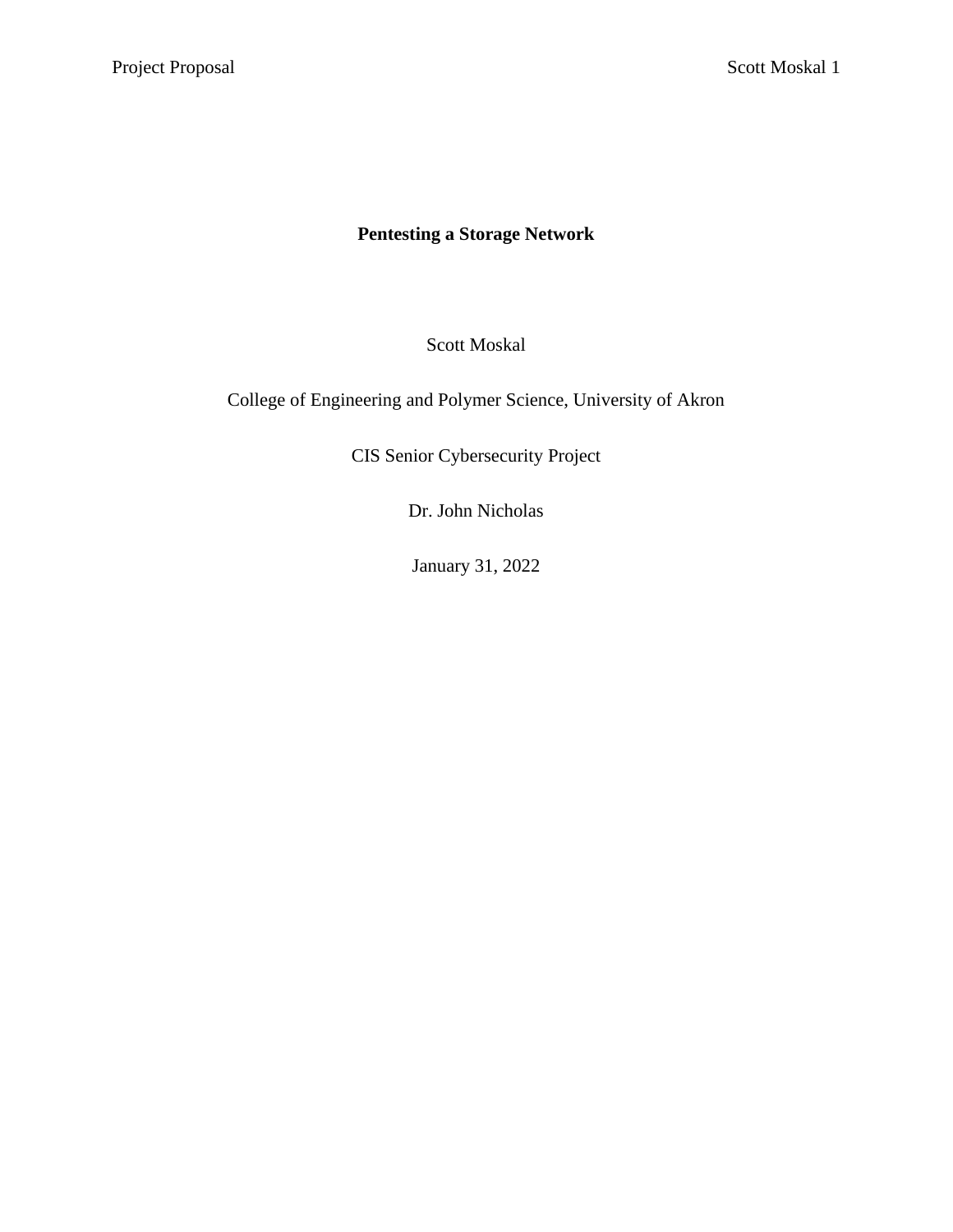# **Project Description:**

A small storage network will be designed with two wired routers, one wireless router, a switch, two laptops, a desktop, and a Raspberry Pi. Both laptops will be connected to the wireless router. The HP laptop will run Parrot OS and the Acer laptop will run Windows 11. The wireless router will be connected to the second router via port eth0. The eth2 port on the second router will be connected to eth1 port of the third router. The third router will be connected to the eth0 port of the Netgear switch. The switch will have two VLANs. VLAN 10 will be connected to the BeeLink desktop computer running Kali Linux. The desktop will also be used as an FTP server. VLAN 20 will be connected to the Raspberry Pi running OpenMediaVault. The Raspberry Pi will act as a NAS server. The three tools used for pentesting will be nmap, OpenVAS, and Wireshark. Nmap will be used to discover IP addresses and opened ports on the network. OpenVAS will be used to discover advanced vulnerabilities within the network. Wireshark will be used to capture unencrypted traffic traversing the network. The HP laptop will use Metasploit and bettercap. Metasploit will be used in an attempt to gain unauthorized access to the FTP server. Bettercap will be used in an attempt to execute a man-in-the-middle attack against the Acer Laptop. The BeeLink Desktop will use aircrack-ng. Aircrack-ng will be used in an attempt to crack the WPA encryption key on the wireless router.

#### **Equipment**

2x Ubiquiti EdgeRouter Lite-3

- Router 1: 18E829BF0532
- Router 2: 18E829B9F85C

1x Netgear Switch (GS108PE)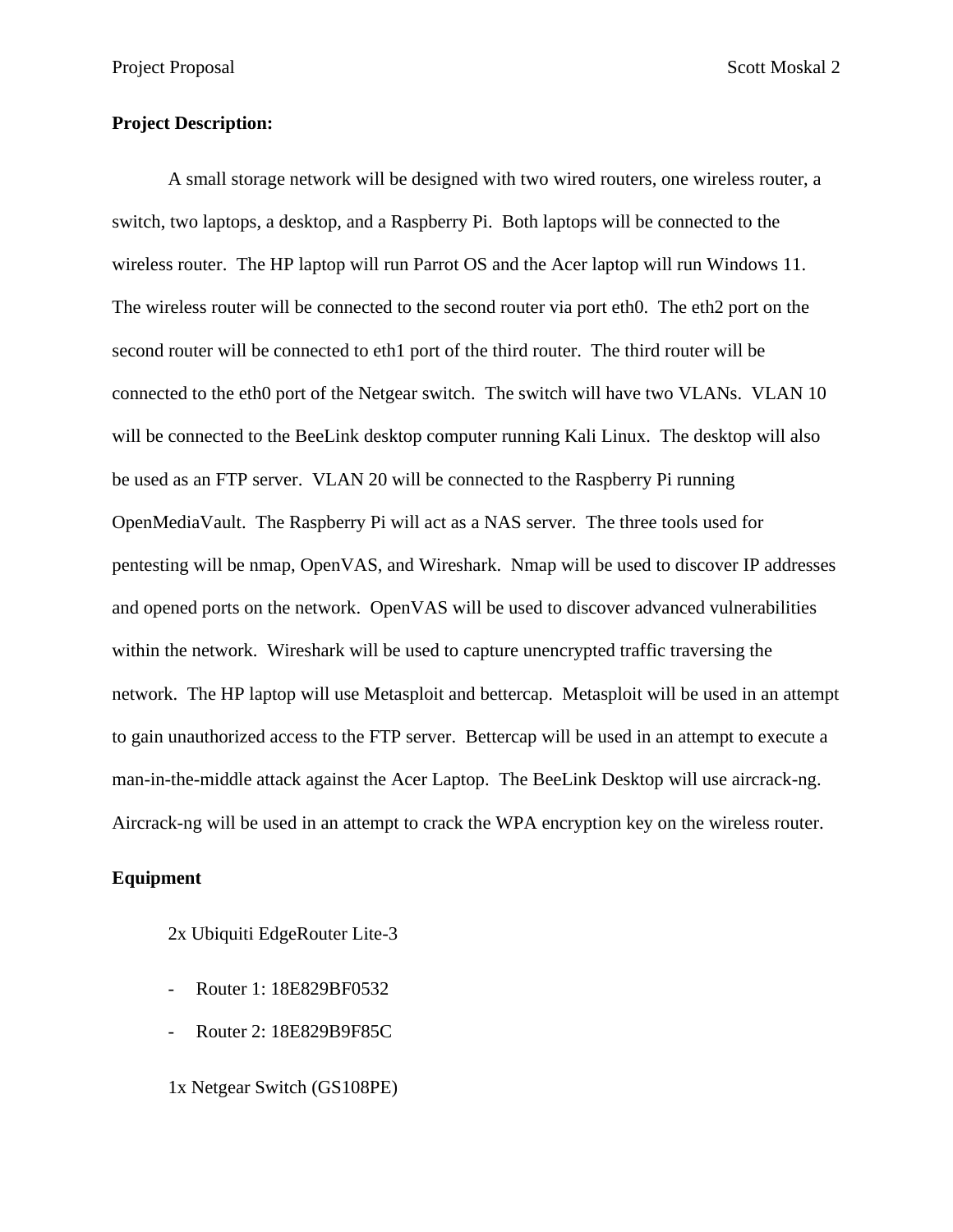- Switch 3UJB0C5CA21A5

1x TP-Link 3000Mbps Wireless N Router (TP-WR841N)

- Router 2149622019187

1x HP Pavillion x360 Laptop with Parrot OS

- 1x Acer Laptop with Windows 11
- 1x BeeLink T4 Pro Micro PC with Kali Linux
- 1x Raspberry Pi 1GB with OpenMediaVault

#### **Software**

Windows 11

- FileZilla FTP Client

# Kali Linux

- FileZilla FTP Server
- Aircrack-ng

Parrot OS

- Nmap
- OpenVAS/Greenbone
- Wireshark
- Metasploit
- bettercap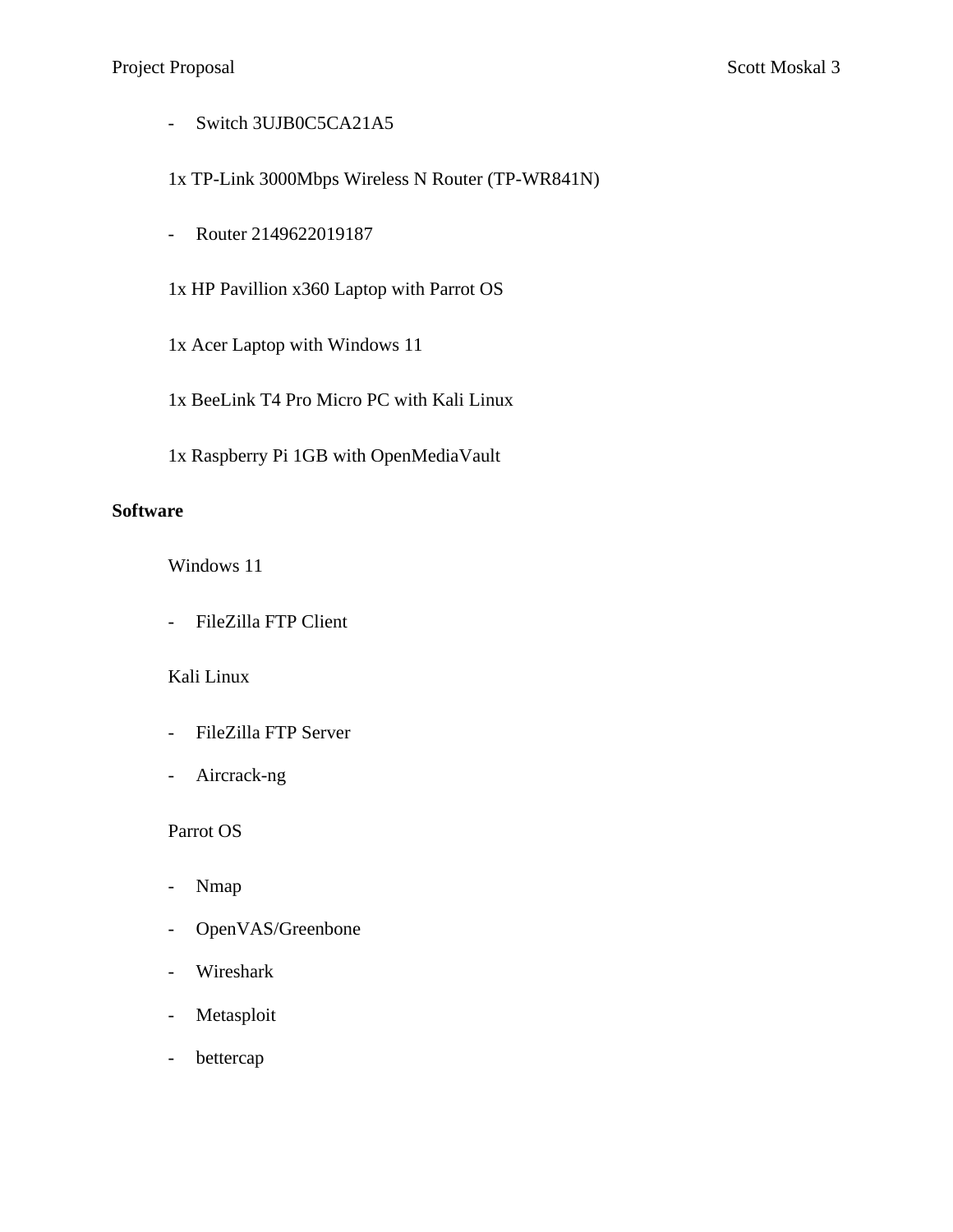# OpenMediaVault

# **Objectives**

- 1) Research
	- a. TP-Link Wireless N Router Web Portal
		- i. What routing protocols can be configured?
		- ii. Which routing protocols will be used?
		- iii. What are the hardening techniques?
	- b. Ubiquiti EdgeRouter WEB graphical user interface (GUI)
		- i. What routing protocols can be configured?
		- ii. Which routing protocols will be used?
		- iii. What are the hardening techniques?

#### c. Netgear Switch

- i. What security features can the switch use?
- ii. How are VLANs implemented?
- iii. How many VLANs can be used?
- iv. How is a trunk port created?
- d. FileZilla FTP Server and Client
	- i. What is the software?
	- ii. How can documents be shared via FTP be protected?
	- iii. Does the software have any security features?
- e. OpenVAS/Greenbone
	- i. What is the tool?
	- ii. What vulnerabilities can be found on the network?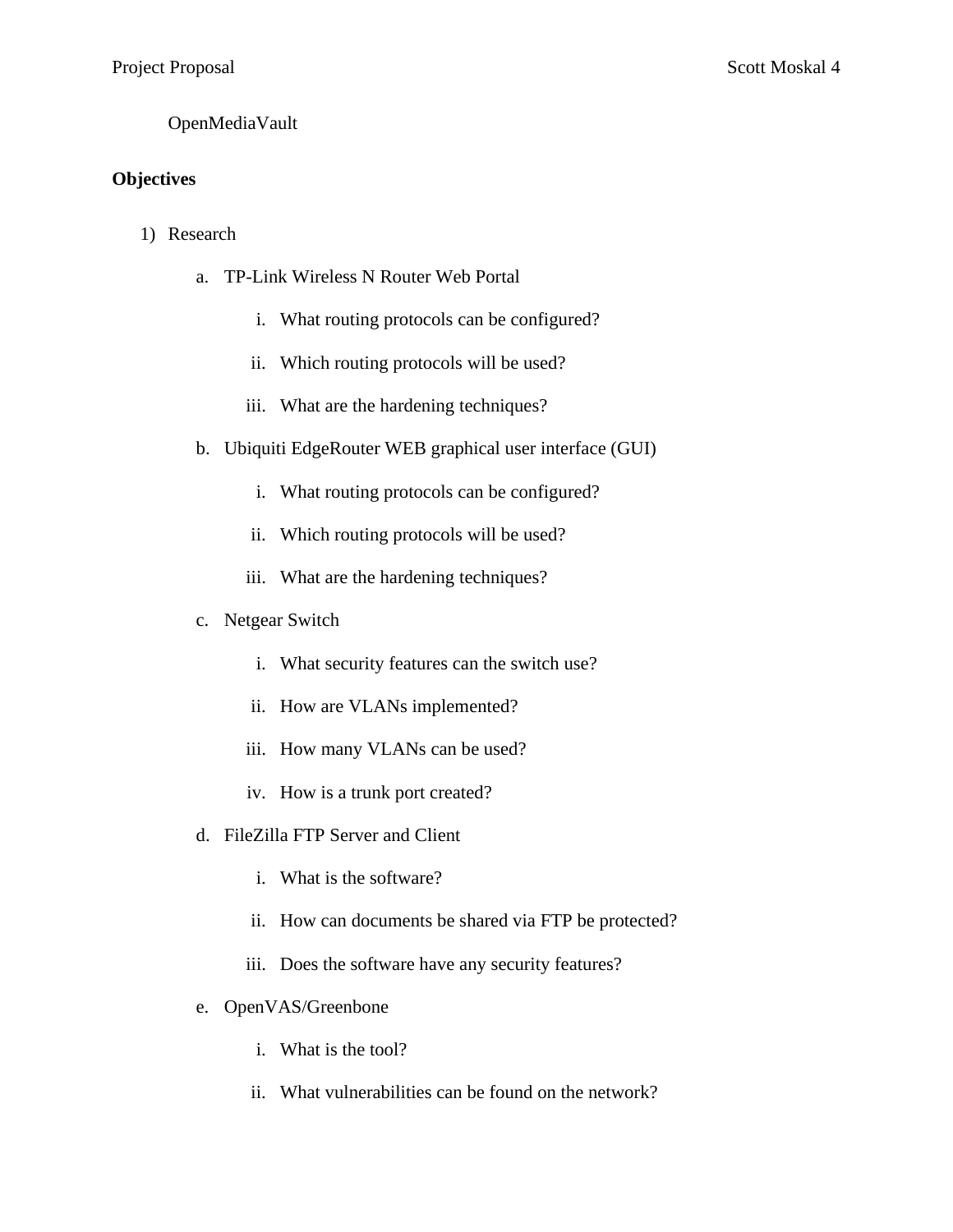- f. Nmap
	- i. What is the tool?
	- ii. What vulnerabilities can be found on the network?
	- iii. What commands will be used?
- g. Wireshark
	- i. What is the tool?
	- ii. What information can be found within the packets shared across the network?
	- iii. What security vulnerabilities can be determined from the information within the packets?
- h. bettercap
	- i. What is the tool?
	- ii. What attacks is the tool capable of performing?
	- iii. How many targets can the tool attack?
	- iv. Can the tool be used in tandem with other tools?
- i. Aircrack-ng
	- i. What is the tool?
	- ii. What information does the tool reveal about wireless devices?
	- iii. What commands are used?
	- iv. Can the tool detect remote routers?
- j. Metasploit
	- i. What is the tool?
	- ii. What information can be revealed with the tool?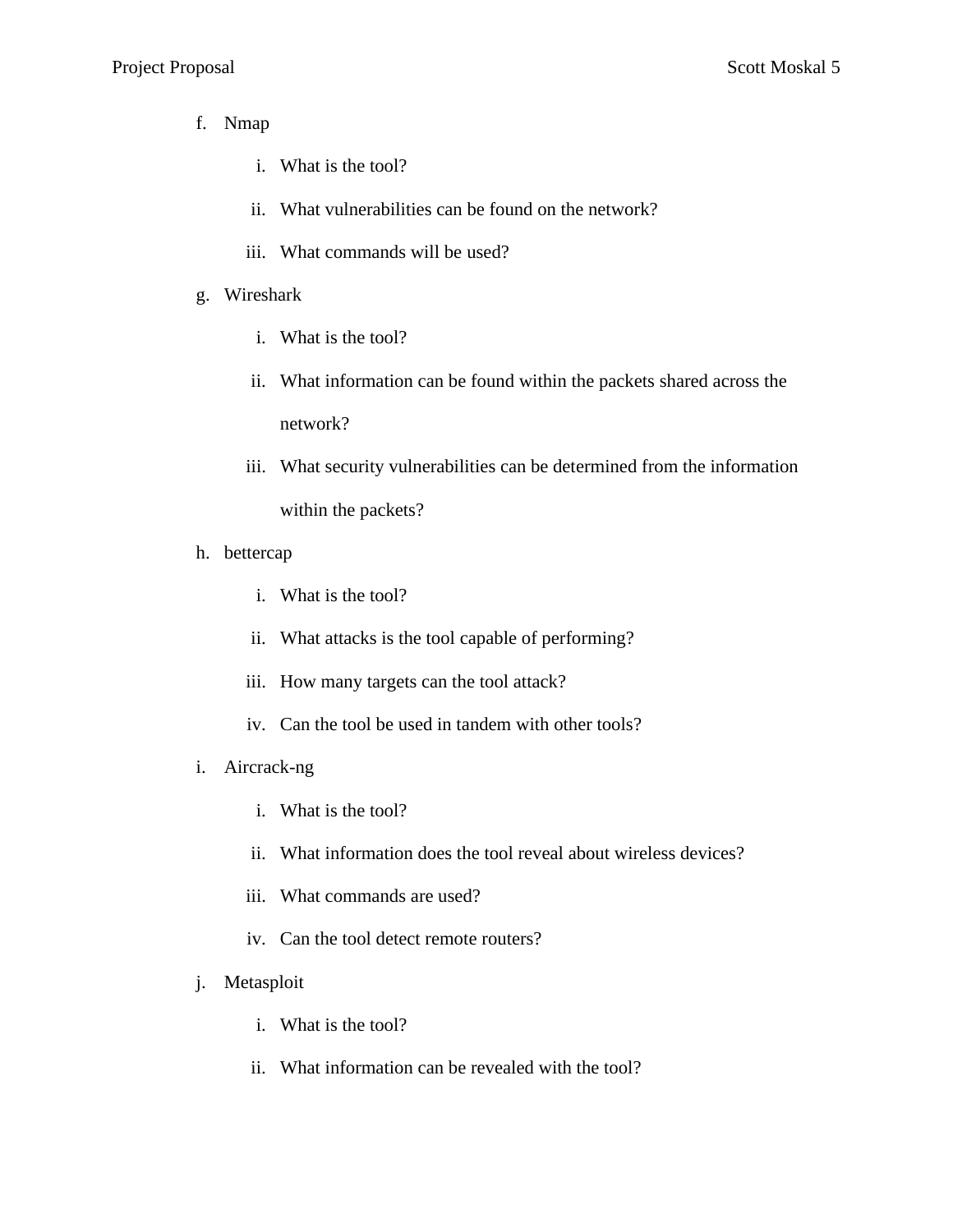- iii. Can the tool target an FTP server and how?
- iv. What commands will be used?
- 2) Design
	- a. All devices and routes will use static IPs.
	- b. All unused ports on the switch will be disabled.
	- c. The administrative network will use a router-on-a-stick configuration with two VLANs.
	- d. Addressing scheme:
		- i. Wireless Network: 10.1.1.0/29
		- ii. Wireless Router to Wired Router A: 172.16.1.0/30
		- iii. Wired Router A to Wired Router B: 172.16.3.0/30
		- iv. VLAN 10: 192.168.10.0/29
		- v. VLAN 20: 192.168.20.0/29
		- vi. More information will be included in the table and topology design below.

#### 3) Implementation

- a. TP-Link 3000Mbps Wireless N Router
	- i. Configure the IP address according to the address table.
	- ii. Set the wireless LAN address to be static.
	- iii. Set the wired WAN address to be static.
	- iv. Enable WPA/WPA2.
	- v. Change the default username and password.
	- vi. Configure the firewall rules.
- b. Configure EdgeRouter 1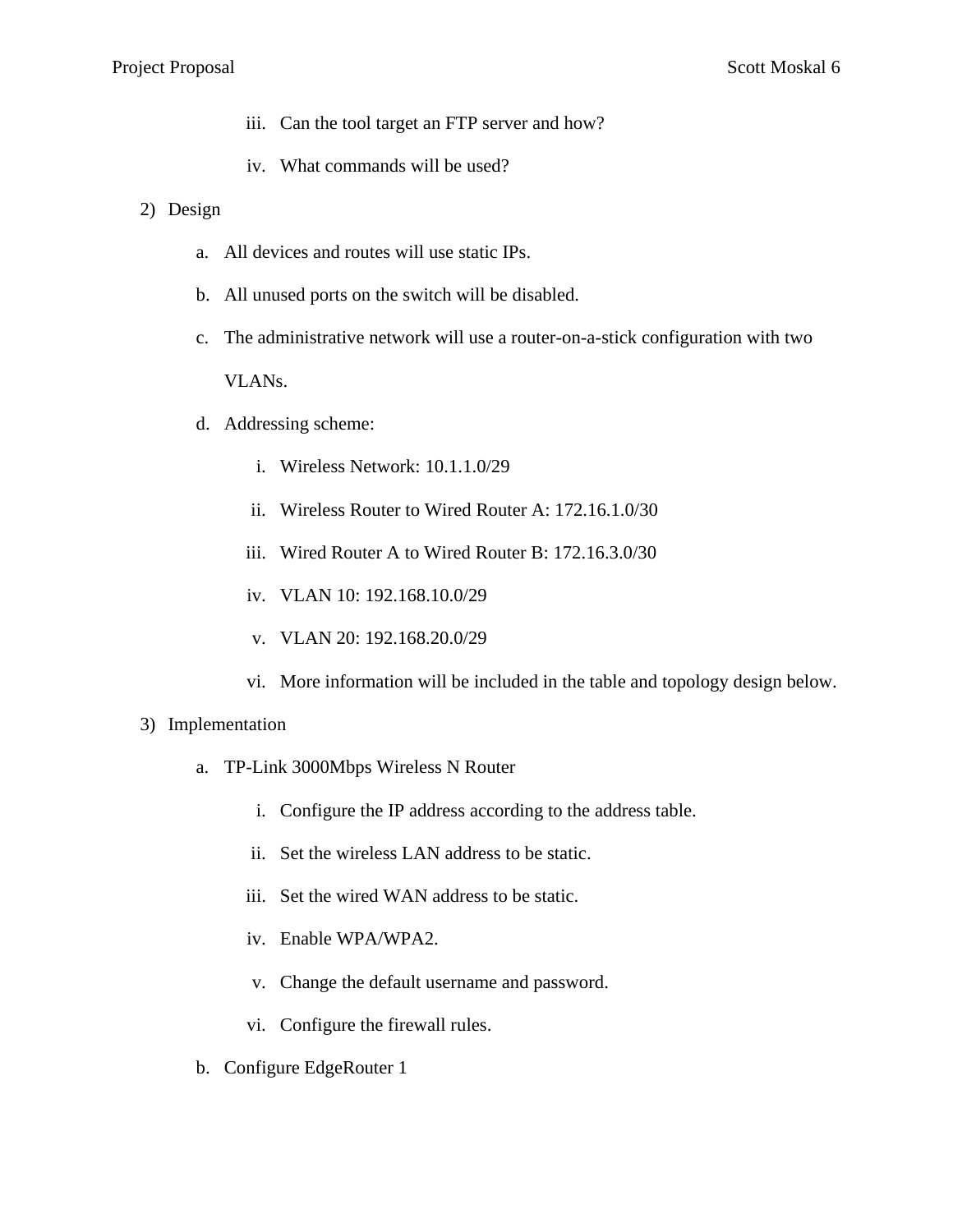- i. Configure the IP address according to the address table.
- ii. Set the IP address on eth1 to be static.
- iii. Set the IP address on eth2 to be static.
- iv. Change the default username and password.
- v. Configure and enable the firewall rules.
- c. Configure EdgeRouter 2
	- i. Configure the IP address according to the address table.
	- ii. Enable trunking and port forwarding on port eth0.
	- iii. Change the default username and password.
	- iv. Set up router-on-a-stick for port eth0.
	- v. Connect eth0 to Netgear switch.
	- vi. Configure the firewall rules.
	- vii. Disable all unused ports.
- d. Configure Netgear GS108PE
	- i. Configure the IP address according to address table.
	- ii. Disable all unused ports.
	- iii. Create VLAN 10 on port eth1.
	- iv. Create VLAN 20 on port eth2.
	- v. Enable Auto-DoS prevention.
- e. Configure Raspberry Pi
	- i. Install OpenMediaVault.
	- ii. Configure the static IP address according to address table.
	- iii. Update the OS and software.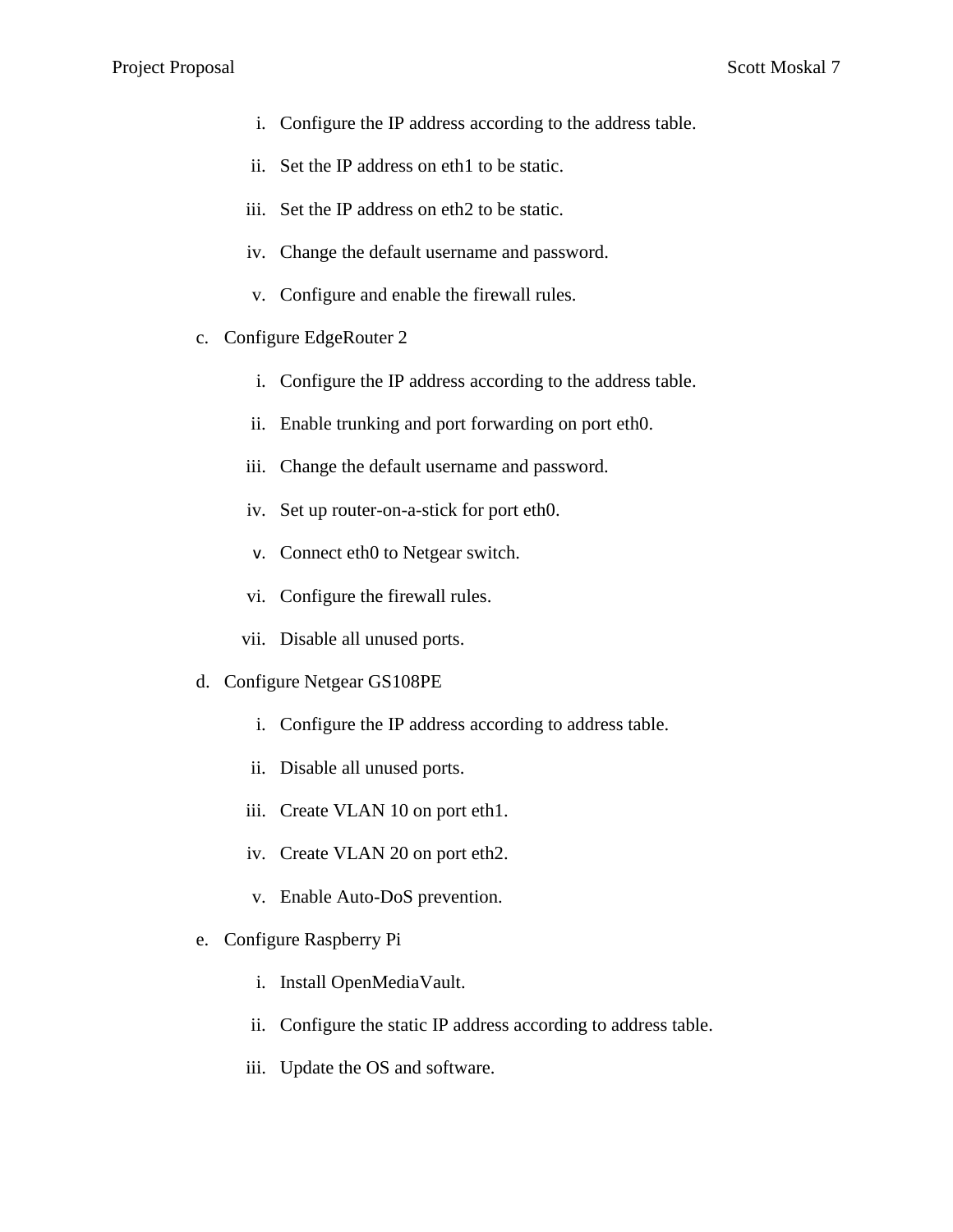- iv. Protect the device with a strong password.
- v. Set up a NAS specified for FTP.
- vi. Enable protection services for files.
- f. Configure BeeLink T4 Pro
	- i. Configure the static IP address according to the address table.
	- ii. Update the OS and software.
	- iii. Download FileZilla FTP Server.
	- iv. Configure the FTP server with strong passwords.
	- v. Enable document protection features.
	- vi. Update aircrack-ng.
- g. Configure HP Pavilion x360
	- i. Configure the static IP address according to the address table.
	- ii. Update the OS and software.
	- iii. Update OpenVAS/Greenbone with the latest vulnerabilities.
	- iv. Update Metasploit.
- h. Acer Laptop
	- i. Configure the static IP address according to the routing table.
	- ii. Update the OS and software.
	- iii. Download the FileZilla Client.

#### 4) Testing

- a. Ping all IP addresses to verify connectivity across the network.
- b. Create a mix of open and password-protected files to store on the network.
- c. Nmap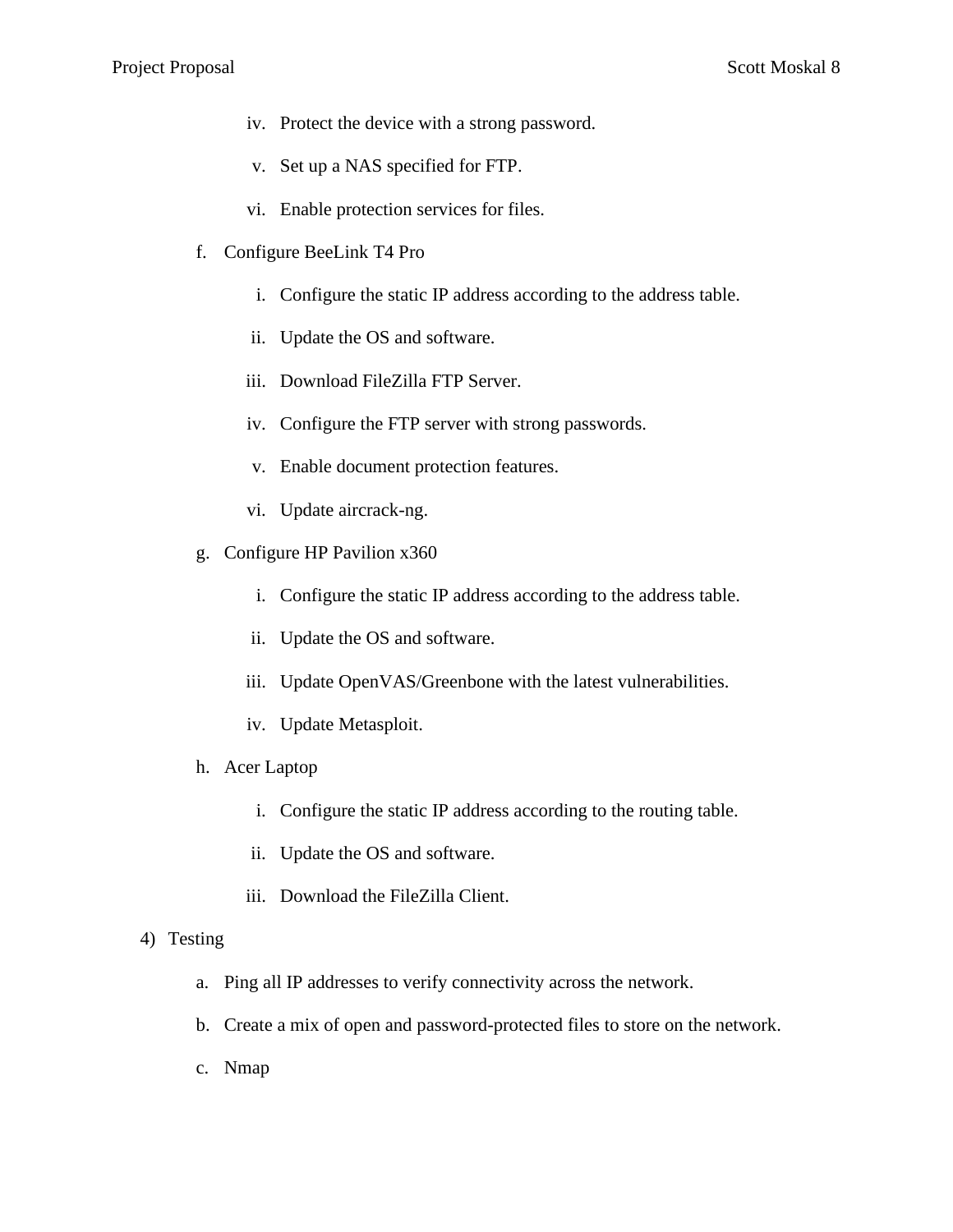- i. Scan the network for other hosts.
- ii. Find vulnerabilities in the network that relate to open ports.
- iii. Identify the end devices that are using port 21 for file sharing.
- d. OpenVAS
	- i. Scan the administrative portion of the network for vulnerabilities.
	- ii. Scan the wireless portion of the network for vulnerabilities.
- e. Wireshark
	- i. Capture packets travelling across the network for encrypted and unencrypted credentials.
	- ii. Capture different packet types to reveal information related to different protocols.
- f. Metasploit
	- i. Identify the FTP server on the network.
	- ii. Attempt to gain access using a password attack.
- g. Aircrack-ng
	- i. Identify the network interface of the desktop computer used to detect wireless signals.
	- ii. Identify the MAC address of the wireless router.
	- iii. Attempt to expose the WPA encryption key using a brute force attack.
- h. Bettercap
	- i. Sniff packets sent between the TP-Link Wireless N Router and the Acer Laptop.
	- ii. Attempt a man-in-the-middle attack against the Acer Laptop.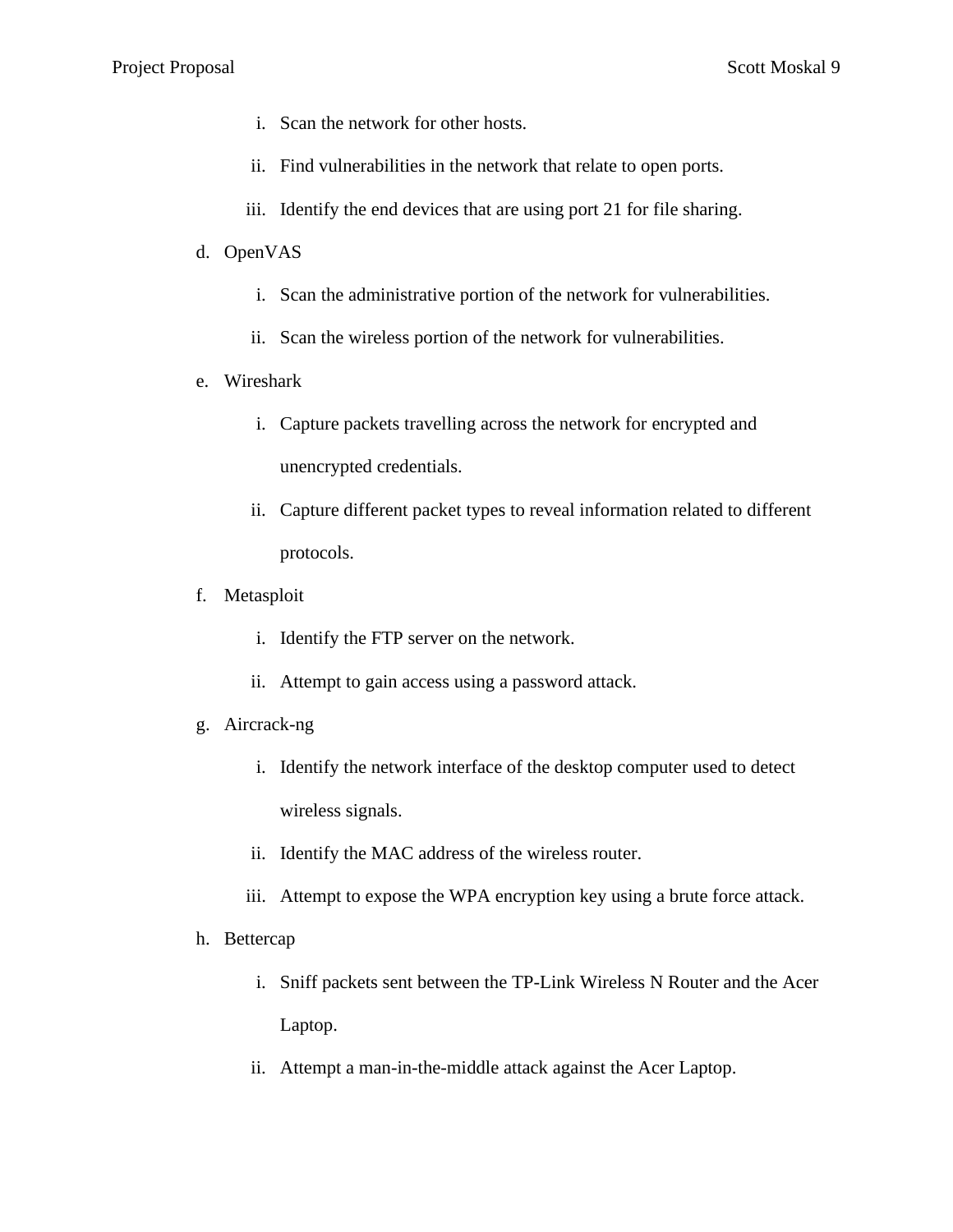- 5) Documentation
	- a. Project Plan
	- b. Project Analysis
	- c. Project Description
		- i. Network Topology and Addressing Scheme
		- ii. Firewall configuration
		- iii. Switch configuration
		- iv. HP Pavilion x360 configuration
		- v. BeeLink T4 Pro configuration
		- vi. Raspberry Pi configuration
		- vii. Acer Laptop configuration
		- viii. Nmap configuration
		- ix. OpenVAS/Greenbone configuration
		- x. Wireshark configuration
		- xi. Metasploit configuration
		- xii. Aircrack-ng configuration
		- xiii. bettercap configuration
	- d. Testing documentation
	- e. Project weekly journals
	- f. Research References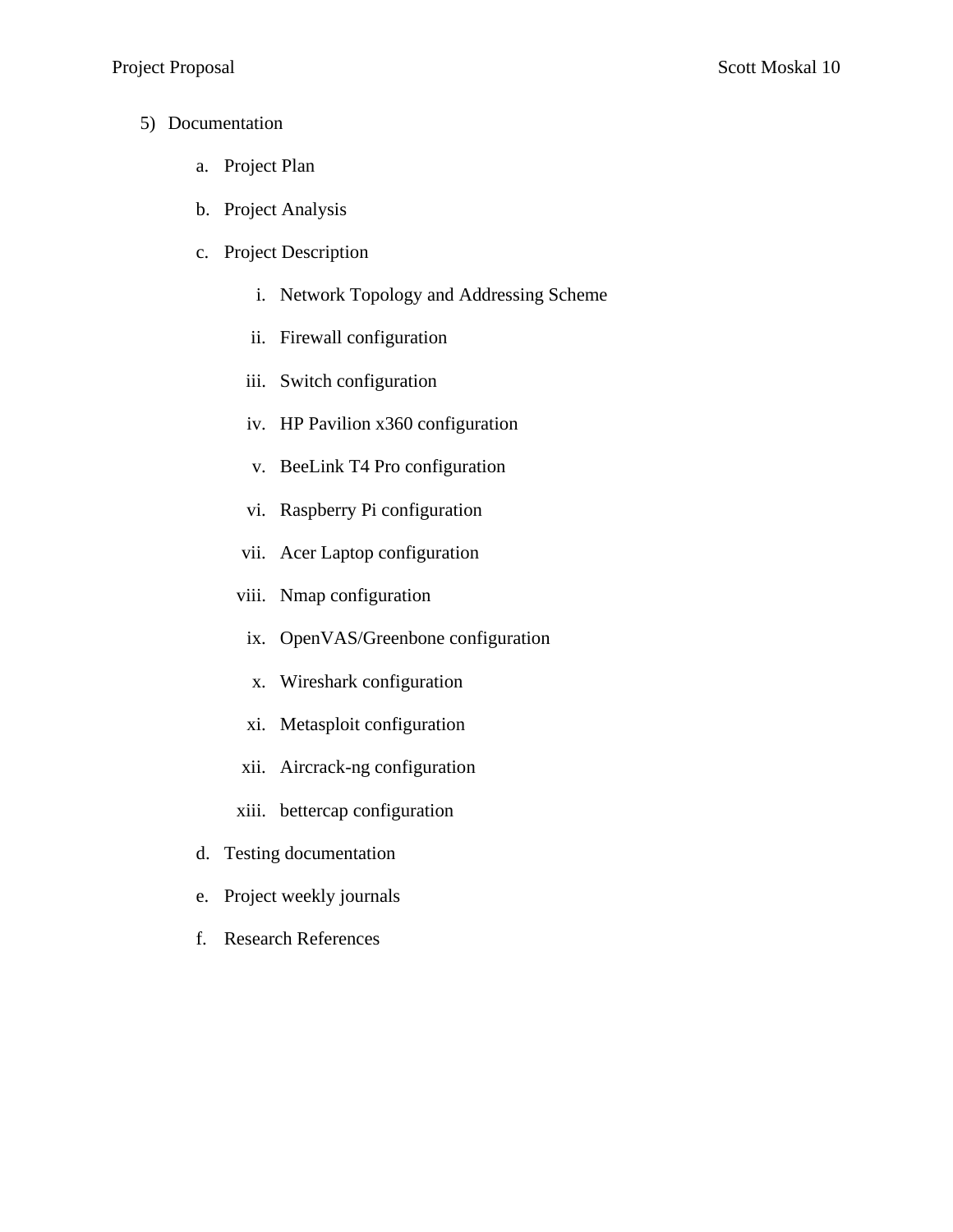# **Table 1**

# *Time Estimate (In Hours)*

| ACP | PQCDT | Implementation | —<br>$\sim$ $\sim$ $\sim$<br>. | 10011<br>tatıon<br>M | m<br>' ota. |
|-----|-------|----------------|--------------------------------|----------------------|-------------|
| ້   | υu    | ັບ             | ∼<br>__                        | ົ.<br>◡◡             | 1 J J       |

# **Budget and Costs**

All equipment is already owned or is being borrowed free of charge. All software to be

downloaded is free and open-source.

# **Figure 1**

# *Network Topology*